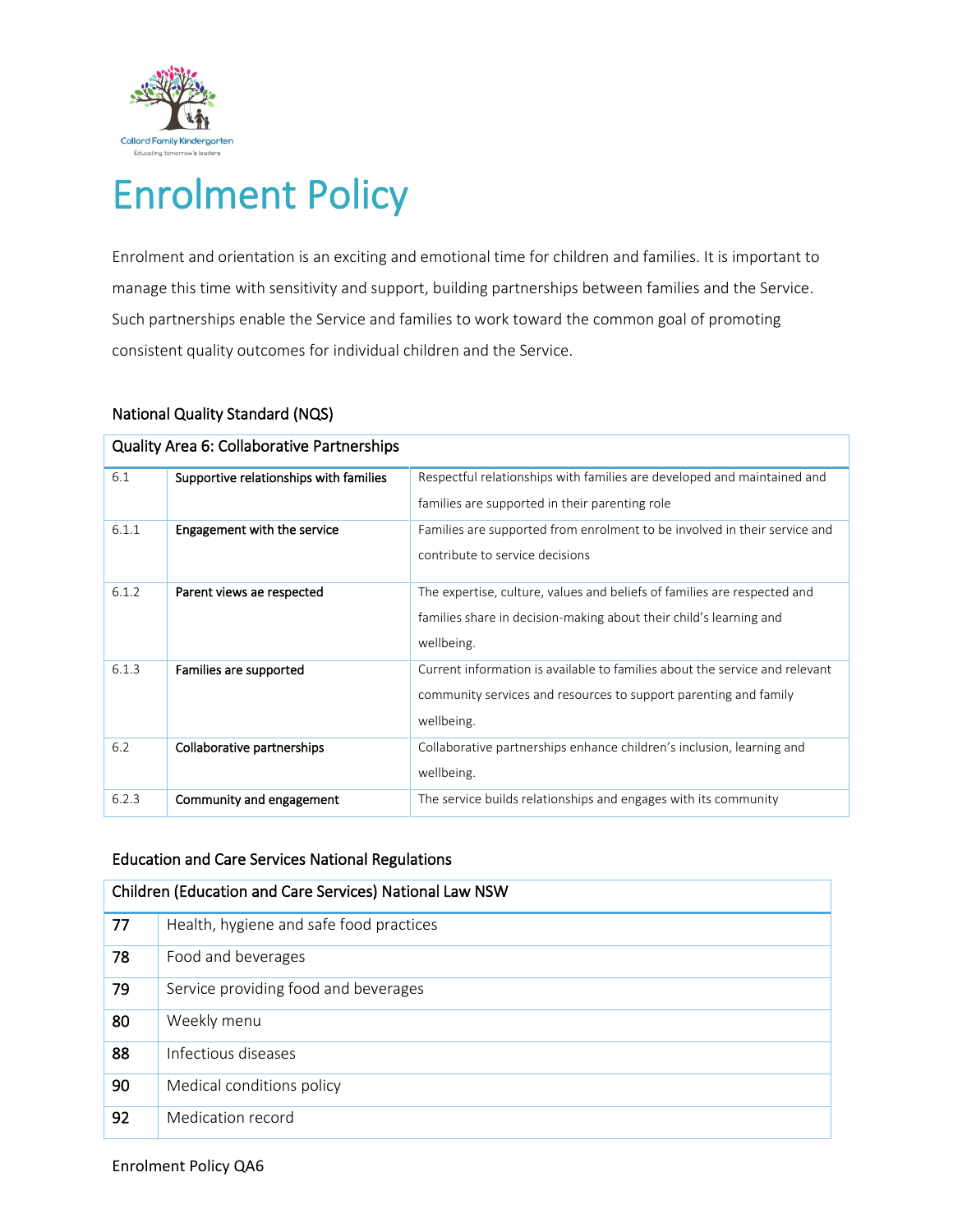

| 93  | Administration of medication                                                         |  |
|-----|--------------------------------------------------------------------------------------|--|
| 96  | Self-administration of medication                                                    |  |
| 97  | Emergency and evacuation procedures                                                  |  |
| 99  | Children leaving the education and care service premises                             |  |
| 100 | Risk assessment must be conducted before excursion                                   |  |
| 101 | Conduct of risk assessment for excursion                                             |  |
| 102 | Authorisation for excursions                                                         |  |
| 157 | Access for parents                                                                   |  |
| 160 | Child enrolment records to be kept by approved provider and family day care educator |  |
| 161 | Authorisations to be kept in enrolment record                                        |  |
| 162 | Health information to be kept in enrolment record                                    |  |
| 168 | Education and care service must have policies and procedures                         |  |
| 173 | Prescribed information is to be displayed                                            |  |
| 177 | Prescribed enrolment and other documents to be kept by approved provider             |  |
| 181 | Confidentiality of records kept by approved provider                                 |  |
| 183 | Storage of records and other documents                                               |  |

# RELATED POLICIES

Acceptance and Refusal Authorisation Policy Arrival and Departure Policy Children's Belongings Policy Immunisation Policy Payment of Fees Policy Privacy and Confidentiality Policy Additional Needs Policy Family Communication Policy Withdrawal of a Child Policy Retention of Records Policy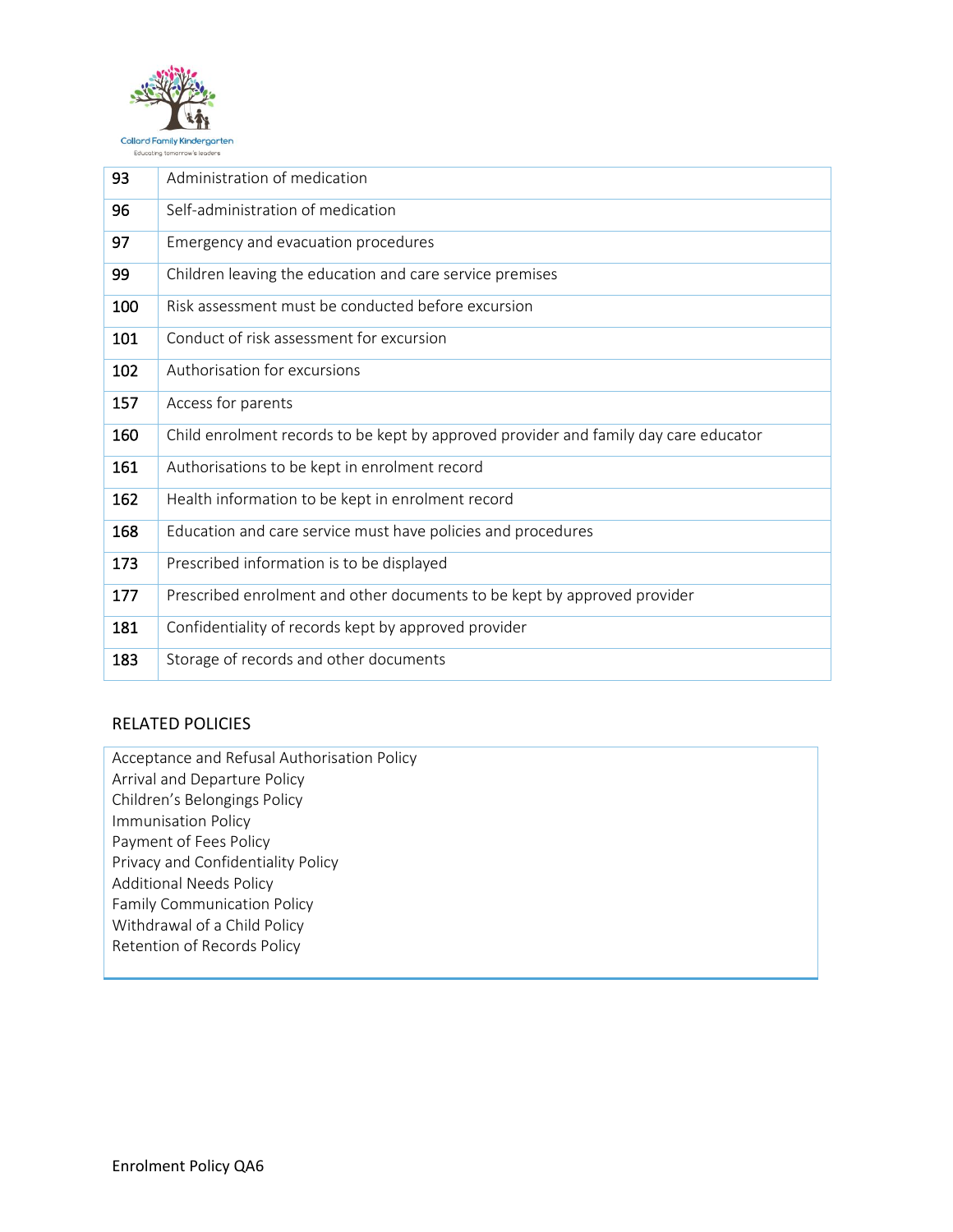

## PURPOSE

We aim to ensure children and families receive a positive and informative enrolment and orientation process that meets their individual needs. We strive to establish respectful and supportive relationships between families and the Service to promote positive outcomes for children whilst adhering to legislative requirements.

## **SCOPE**

This policy applies to children, families, staff, management and visitors of the Service.

## IMPLEMENTATION

Our Service accepts enrolments of children aged between 6weeks- 6 years of age.

Enrolments will be accepted providing:

- a) The maximum daily attendance does not exceed the licensed capacity of the Service
- b) A vacancy is available both for the booking required and the agreed number of children is in accordance with the licensing requirements
- c) The adult to child ratio is maintained in each room

## Priority of Access guidelines

The Department of Family and Community Services and Indigenous Affairs have set priority of access guidelines for all children's services eligible for Child Care Subsidy. Every Child Care Subsidy approved childcare service is required to abide by the guidelines which families will be informed of during the enrolment process.

The Priority Lists are used when there is a waiting list for the Service or when a number of parents are applying for a limited number of vacant places. When families apply to join the list they are asked a series of questions to determine their particular circumstances. A scoring system is applied based on their responses. This determines their child's place on the waiting list. As places become available they are offered to those highest on the list as stated in the guidelines above.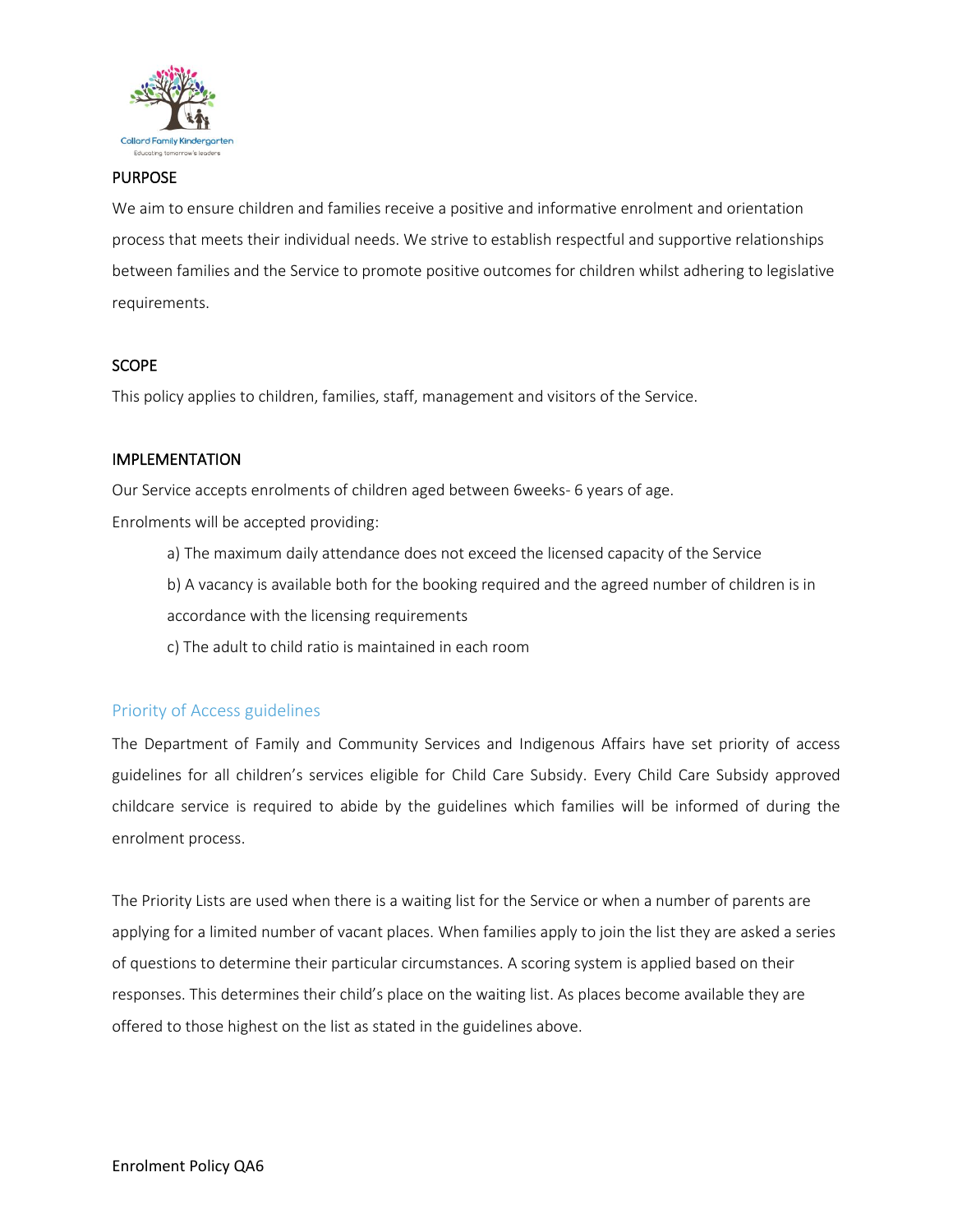

Families are required to pay an enrolment fee of \$30 and a 1 week bond which is calculated at full fee to secure the position. Failure to pay the upfront fees will lead to the child not being accepted. When 4 weeks' notice of withdrawal is given, the bond will be refunded to your nominated bank account.

Children with disabilities will be enrolled, if in the opinion of management the Service can meet the child's needs. Additional resources and funding may be required.

The Priority of Access levels, which the Service must follow when filling vacancies, include:

- 1. A child at risk of serious abuse of neglect.
- 2. A child of a single parent/guardian who satisfies, or of parents/guardians who both satisfy the work/training/study test under Section 14 of the Family Assistance Legislation Amendment (Child Care) Act 2010.
- 3. Any other child.

Within these three categories priority is also given to:

- Children in Aboriginal and Torres Strait Islander families
- Children in families, which include a disabled person
- Children in families on low income
- Children in families from culturally and linguistically diverse backgrounds
- Children in socially isolated families
- Children of single parents/guardian

Upon enrolment families will be informed of their priority and directed that if the Service has no vacancies and their child's position is a priority 3 under the Priority of Access Guidelines, it may be required that their child leave or reduce their days in order to make a place for a higher priority child.

## Enrolment

- When a family has indicated their interest in enrolling their child in our Service, the following will occur:
- Families will be invited to come on a tour of the Service.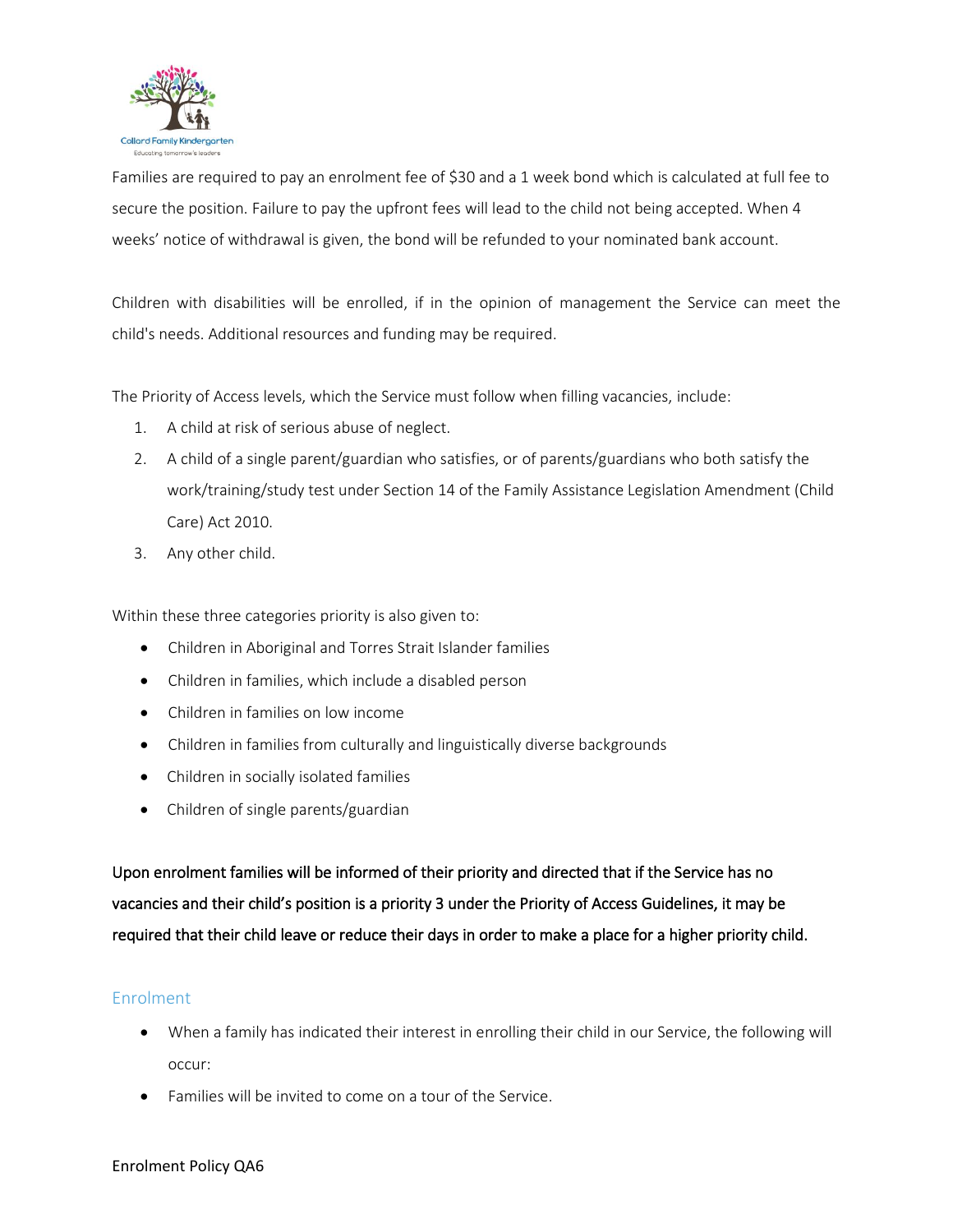

- Families will be provided with a range of information about the Service which will include: programming methods, menu, incursions, excursions, inclusion, fees, policies, procedures, sun smart requirements, regulations for our State and the licensing and assessment process, signing in and out procedure, the National Quality Framework, room routines, educator qualifications, introduction of educator in the room the child will be starting in and educator and parent communication.
- Families are invited to ask questions and seek any further information they require.
- Families are given our web address where they can access the Parent Handbook, which outlines the Service operation and philosophy.
- Families will be provided with vacancies, a start date, and a suitable time for the child to be orientated to the Service.
- Collard Family Kindergarten has a minimum of 2 days care per week within our service. Based on our experience we feel children settle quicker and become familiar with the daily routine, the educators and make friends with other children.
- Families are informed of the Priority of Access guidelines and have their position assessed as to how they place within this system. Any matters that are sensitive of nature, such as discussing a child's medical needs, Court Orders, parenting plans or parenting orders, will be discussed privately with management. Families will be required to bring any corresponding documents in relation to court orders, medical needs or plans.
- Families will need to complete the online enrolment form informing management of their child's interests, strengths and individual needs.
- If a family or child uses English as a second language, or speak another language at home, we request that families provide us with some key words in the languages the child speaks at this time so that educators can learn the words. Educators will furthermore use visuals to assist the child to understand and be able to communicate with others.
- Families will need to complete a Child Care Subsidy assessment online to check eligibility and entitlements to CCS which needs to be done through myGov website.
- Families will be invited to bring their child into the Service at a time that is convenient to familiarise themselves with the environment and educators.
- It is a legal requirement that prior to the child starting at the Service we have all corresponding documents including enrolment form, medical plans, birth certificate or passport, immunisation

status and any court orders.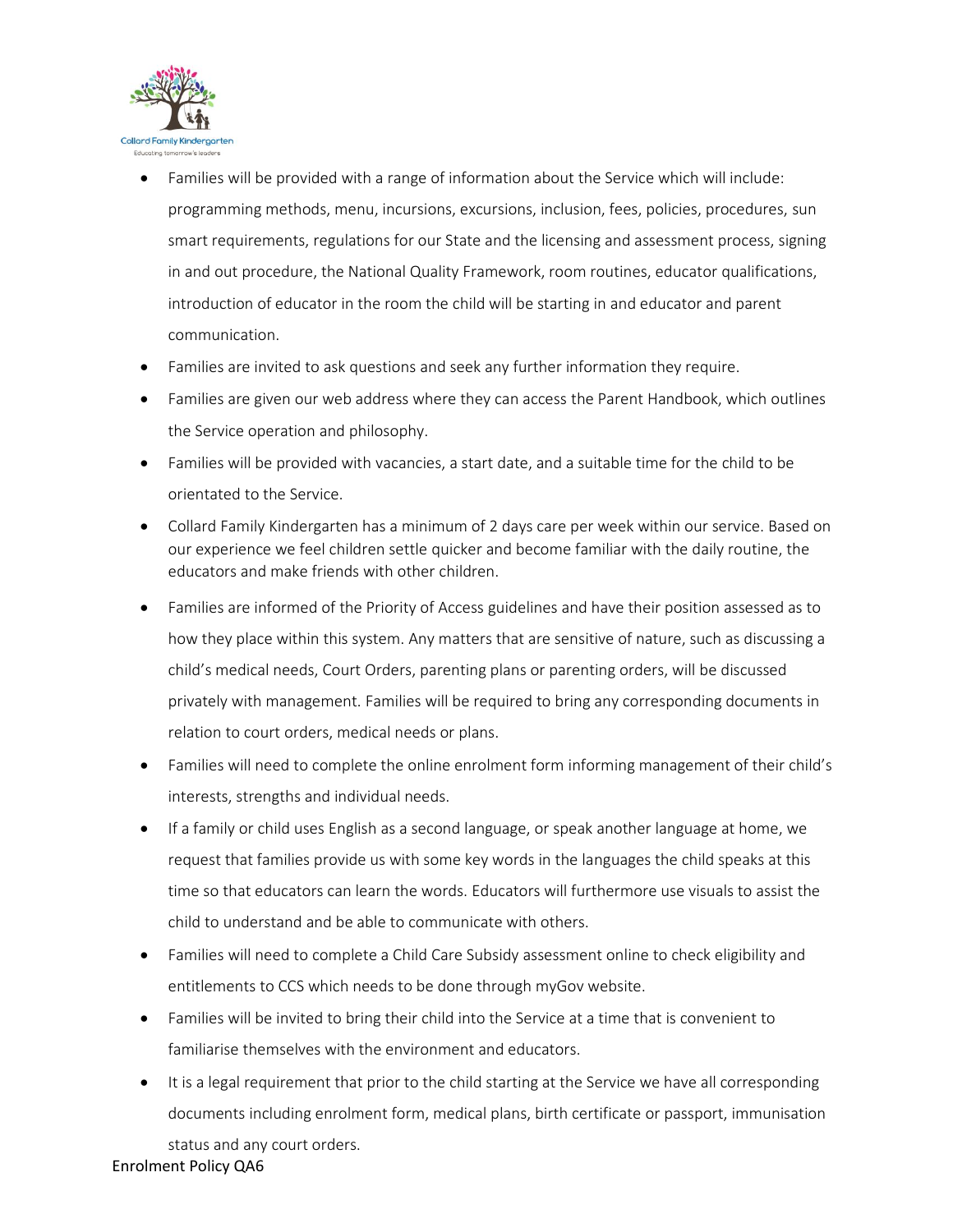

- It is a requirement from Family Assistance Office that immunisation information is continuous. Parents are reminded mid-way through the year to provide any immunisation updates to the Service in order to continue receiving childcare benefits.
- No child is permitted under the law to be enrolled at our service without immunization.
- Families are required to provide current Australian Childhood Immunisation Register (ACIR) History Statement which shows that the child is up to date with their scheduled immunisations. The ACIR is national register administered by Medicare that records details of vaccinations given to children. Please note that children's 'blue books' are not accepted.
- Unborn children may be placed on the waiting list to avoid the unfair allocation of places that would occur if children could only be placed onto the list once born. If an unborn child is placed on the waiting list, then it is the responsibility of the parent to inform Management of the name and date of birth of the child within three months after the expected birth date. If this information is not provided then the child and family details will be removed from the list.
- It is the family's responsibility to keep the Service informed of any changes to the information recorded on the application form.

# Families will be asked to provide the following information:

- 1. The full name, residential address, place of employment and contact telephone number of a parent.
- 2. The full name, residential address, place of employment and contact telephone number of a person who may be contacted in case of an emergency concerning the child if a parent is unable to be contacted. Parent must nominate who can be contact in the case of an emergency or for the collection of the child.
- 3. The full name, residential address, place of employment and contact telephone number of any person authorised to collect the child from the Service. Parent must nominate who can be contacted for the collection of the child.
- 4. The gender of the child.
- 5. Provision of care if care will be a routine and/or casual etc
- 6. Session start and end times
- 7. Agreement on Fee information
- 8. Any court orders or parenting agreements regarding the child.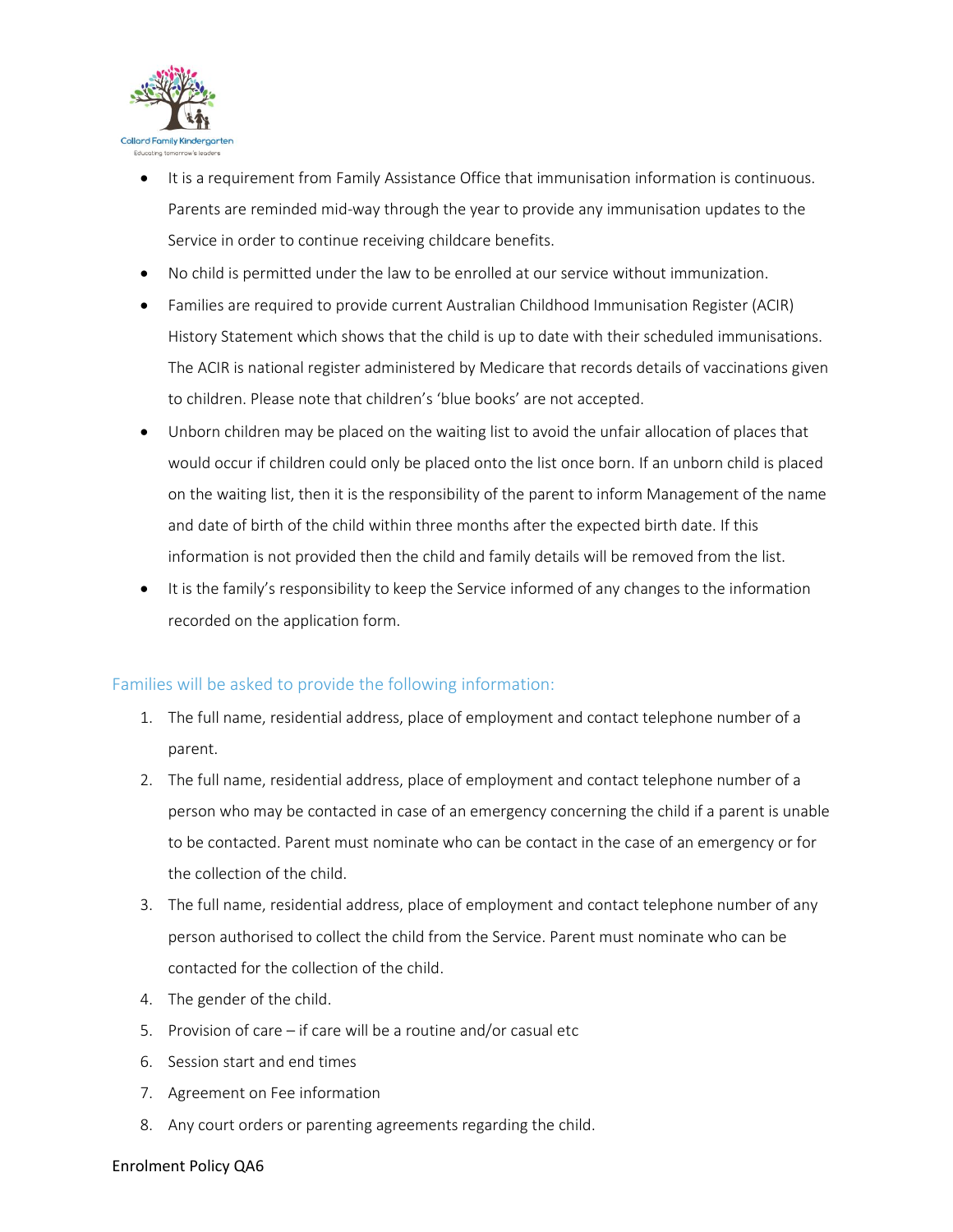

- 9. The primary language spoken by the child; if the child has not learnt to speak, the child's family's language.
- 10. The cultural background of the child.
- 11. Any special requirements notified by the family, including for example cultural or religious requirements.
- 12. The needs of a child with a disability or with other additional needs.
- 13. A statement indicating parental permission for any medications to be administered to the child whilst at the Service. Only a parent on the enrolment form can authorise the administration of medication.
- 14. A statement indicating parental permission for any emergency medical hospital and ambulance services.
- 15. The name and address and telephone number of the child's doctor and the nearest public hospital.
- 16. Excursion permission for regular occurring outings.
- 17. The child's Medicare number.
- 18. Specific healthcare needs of the child, including any medical condition including allergies, including whether the child has been diagnosed as at risk of anaphylaxis.
- 19. Any medical management plan, anaphylaxis Medical Management Plan or Risk Minimisation Plan to be followed with respect to a specific healthcare need, medical condition or allergy.
- 20. Details of any dietary restrictions for the child.
- 21. The immunisation status of the child.
- 22. CRN for child and claimant.
- 23. Birth Certificate.
- 24. Child Care Subsidy Assessment confirmation
- 25. Confirmation of enrolment

# Enrolment Pack Online

Once the enrolment fee and bond has been paid, families will be provided with an online enrolment pack which consists of:

- Current fee structure and payment details
- Parent Handbook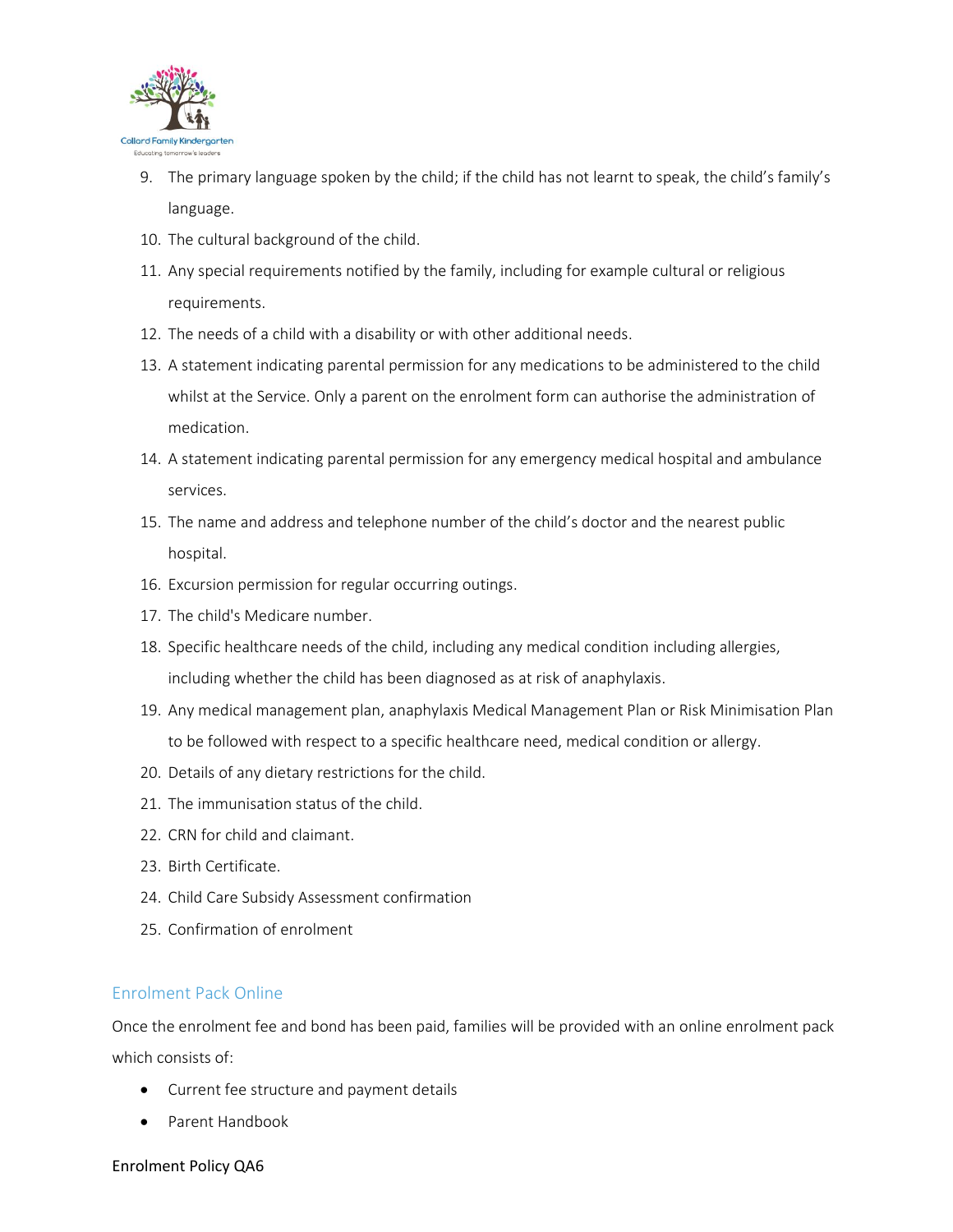

- Information on the National Quality Framework, National Quality Standards and the Early Years Learning Framework
- ECA Code of Ethics brochure
- Lunchbox and Snack ideas
- Munch and Move Fact Sheets
- Book in 4 orientation sessions

# Orientation of the Service

During the orientation of the Service, families will be:

- Given the online Service enrolment form to be completed
- Provided with an outline of the Service policies which will include fees payment, sun safety, illness and accident and medical authorisation
- Spoken to about the enrolment fee and bond
- Shown the signing in/out process
- Spoken to about appropriate clothing worn to the Service, including shoes
- Informed about children bring in toys from home
- Introduced to child's Educators
- Taken on a tour around the Service
- Discuss medical management plan and allergies completed on file (if applicable)
- Advised about the daily report and how parents can view this
- Introduced to the room routine and Service program. This included portfolios and the observation cycle.
- Informed about Service communication meetings, interviews, newsletters, emails etc.
- About Hats and Sunscreen
- Able to set Family Goal's for their child
- Confirm preferred method of communication

# Management will ensure:

- Enrolment form is completed accurately and in its entirety
- Inform the Room leader of the new child who will be in the room, highlighting any medical conditions, interests, needs and strengths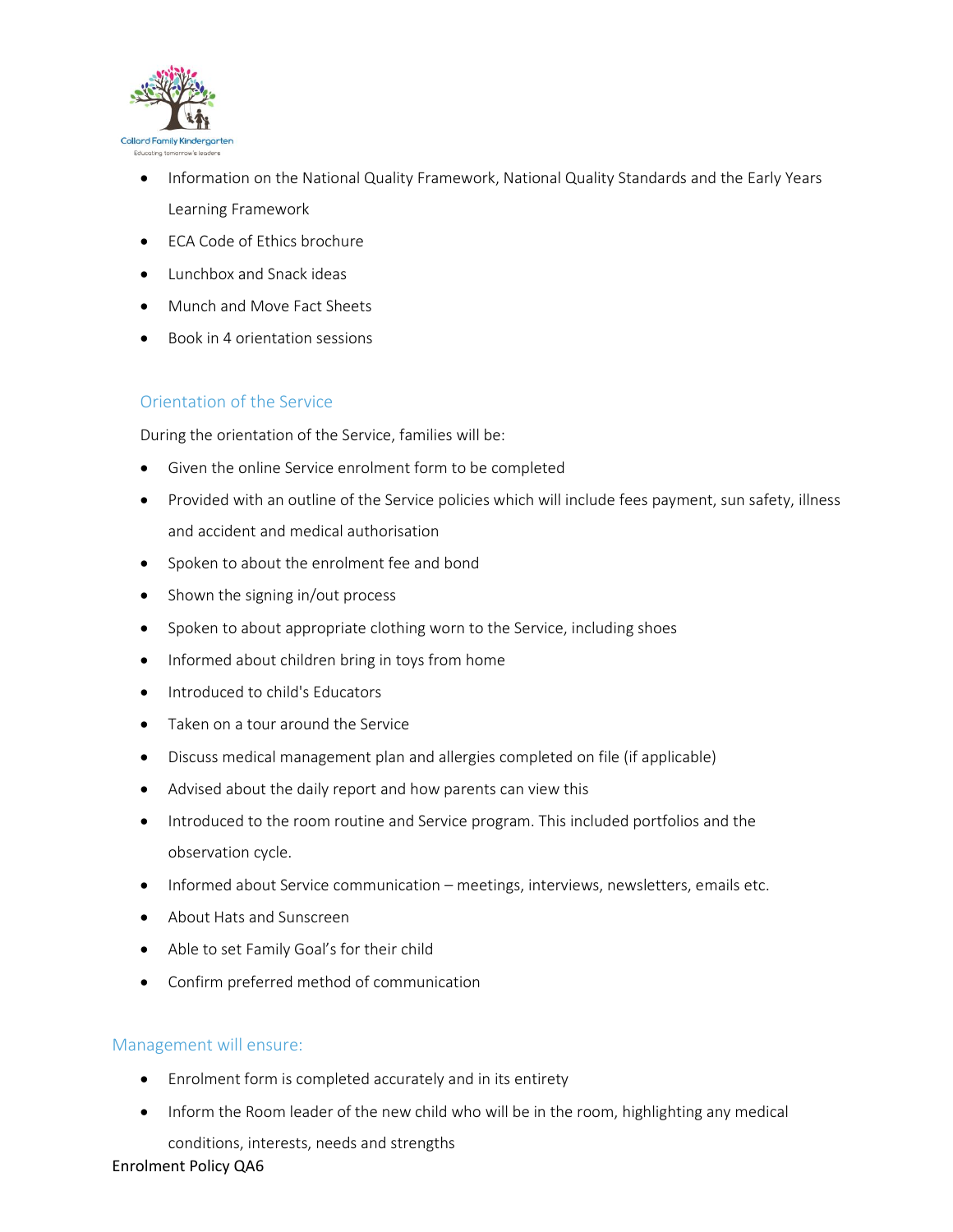

- Immunisation certificate and birth certificate have been sighted and photocopied
- Child is added to Observation cycle
- Child is added to Service's medical characteristics sheet and distribute (if necessary)
- Enrolment lodged with DEEWR
- File for Child's information created
- Families are provided with an orientation survey to complete within the first 6 weeks of starting to gain feedback about the orientation and enrolment process.
- Child Care Subsidy is explained to families

# Child Care Subsidy

- Families who are eligible for Child Care Subsidy (CCS) which is means-tested
- Families will need to complete the 'Child Care Subsidy Assessment' Task online through the centrelink app.
- Child Care Subsidy is paid directly to providers to be passed on to families as a fee reduction
- Families will contribute to their child care fees and pay to the Service the difference between the fee charged and the subsidy amount

# Enrolment Record Keeping

• Our Record Keeping Policy outlines the information and authorisations that we will include in all child enrolment records

# On the child's first day: Transition to Kindergarten

- The child and their family will be welcomed into their room for the first day.
- They will be greeted by their primary or secondary educators who will show them where to sign in and out, discuss what is happening in the room, and show where the child's locker is located.
- Parents / caregivers will be asked to fill in your child's communication book. Telling us how your child slept, were they well or unwell over night? Any other information that might be useful.
- Management will ensure the orientation checklist has been completed and all required documents and information has been received from families.
- The primary or secondary educator will call you around 11 am to let you know how your child is coping on their first few days.